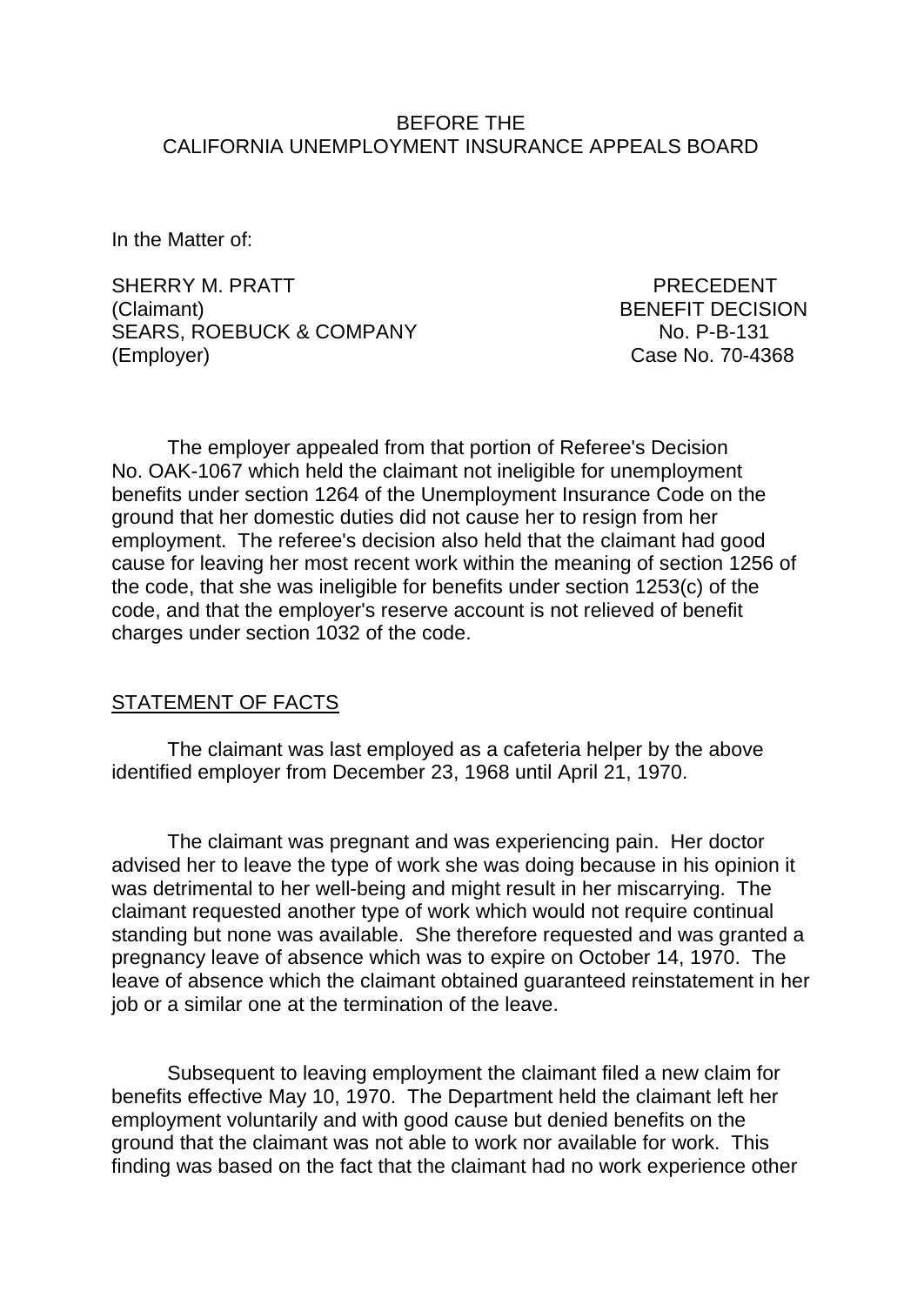than that of a waitress or a cafeteria helper, which type of work her doctor precluded her from performing.

It is the employer's contention that the claimant should be held ineligible under section 1264 of the code. The employer points out that had the claimant been physically able to continue work, employment would have been available to her.

## REASONS FOR DECISION

Prior to filing her claim for benefits, this claimant requested and received a pregnancy leave of absence. Under the terms of this leave of absence the claimant is guaranteed reinstatement to her job or to a similar job at the termination of the leave. Thus, although the claimant left her work, the employer-employee relationship has not been terminated. It is necessary then to decide what effect this fact has upon the claimant's unemployment.

The California Court of Appeal in Douglas Aircraft v. C.U.I.A.B. (1960), 180 C.A. 2d 636, 4 Cal. Rptr. 723, considered a similar situation. In that case the claimant received a pregnancy leave of absence under the terms of a union contract requiring under certain conditions that the employer grant such a leave. She then filed a claim for benefits. The Court stated in that case:

"It is preliminarily necessary to consider appellants' general contention that an employee cannot be deemed to have 'left his most recent work' and to be disqualified for unemployment compensation benefits, unless the employment relationship has been terminated; and that, since the employee herein was given a leave of absence, the employment relationship was not terminated.

"The import of said contention is that, although an employee on leave of absence may not have performed services for which wages are payable and is therefore 'unemployed' within the meaning of section 1252 of the Unemployment Insurance Code, such employee on leave must nonetheless be held to be simultaneously sufficiently 'employed' within the meaning of sections 1256 and 1032 of said code so as not to be disqualified for unemployment compensation benefits and so as to deprive the employer of the right to a ruling as to the employee's eligibility for benefits.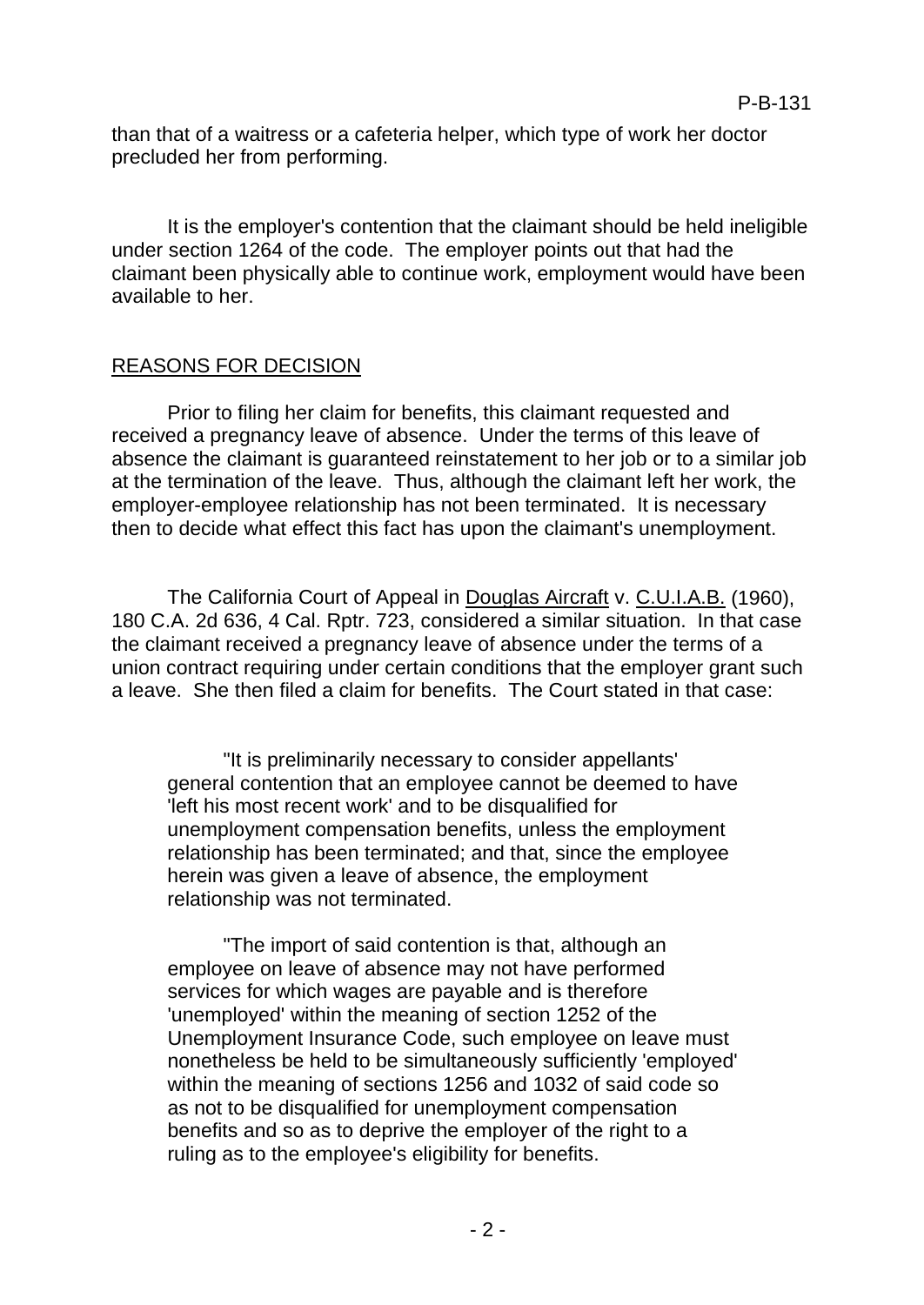"We are in accord with the trial court's opinion as expressed in its decision that said contention is untenable. . . ."

Thus, the court held in effect that so long as a claimant meets the criteria set forth in section 1252 of the Unemployment Insurance Code that claimant is unemployed and entitled to file a claim for benefits; the employer is entitled to protest such claim and receive a notice of determination and ruling as to the cause of the termination of the claimant's employment, regardless of whether an "employer-employee relationship" exists.

In the instant case the claimant, after leaving this employer's employ on a pregnancy leave of absence, performed no services and received no wages. She was therefore unemployed within the meaning of section 1252 of the code despite the fact that the employer-employee relationship had not been severed.

The situation in the instant case is somewhat different from that presented to the court in the Douglas case. As pointed out in the Douglas case, the employer was required to grant the claimant a leave of absence under the terms of the union contract, and the court held that the claimant was involuntarily unemployed. In the instant matter the employer was not required to grant the leave of absence but did so at the request of the claimant. Thus, the claimant voluntarily left her work and the provisions of sections 1256, 1030 and 1032 of the code are applicable. These sections provide for the disqualification of a claimant if it is found that the claimant voluntarily left the most recent work without good cause, and so finding, the employer's reserve account may be relieved of benefit charges.

Although continued work was available to the claimant at the time she left her work, the facts show that her physician had recommended that she no longer perform work as a waitress because of the possibility of this type of work causing her to miscarry. The claimant's doctor did not preclude her from doing all types of work. He recommended that she attempt to find a "sit-down job." When the employer was unable to furnish this type of work to the claimant, the claimant requested and was granted her leave of absence.

Since the work the claimant was doing appears to have been detrimental to her health, we conclude that she voluntarily left her most recent work with good cause.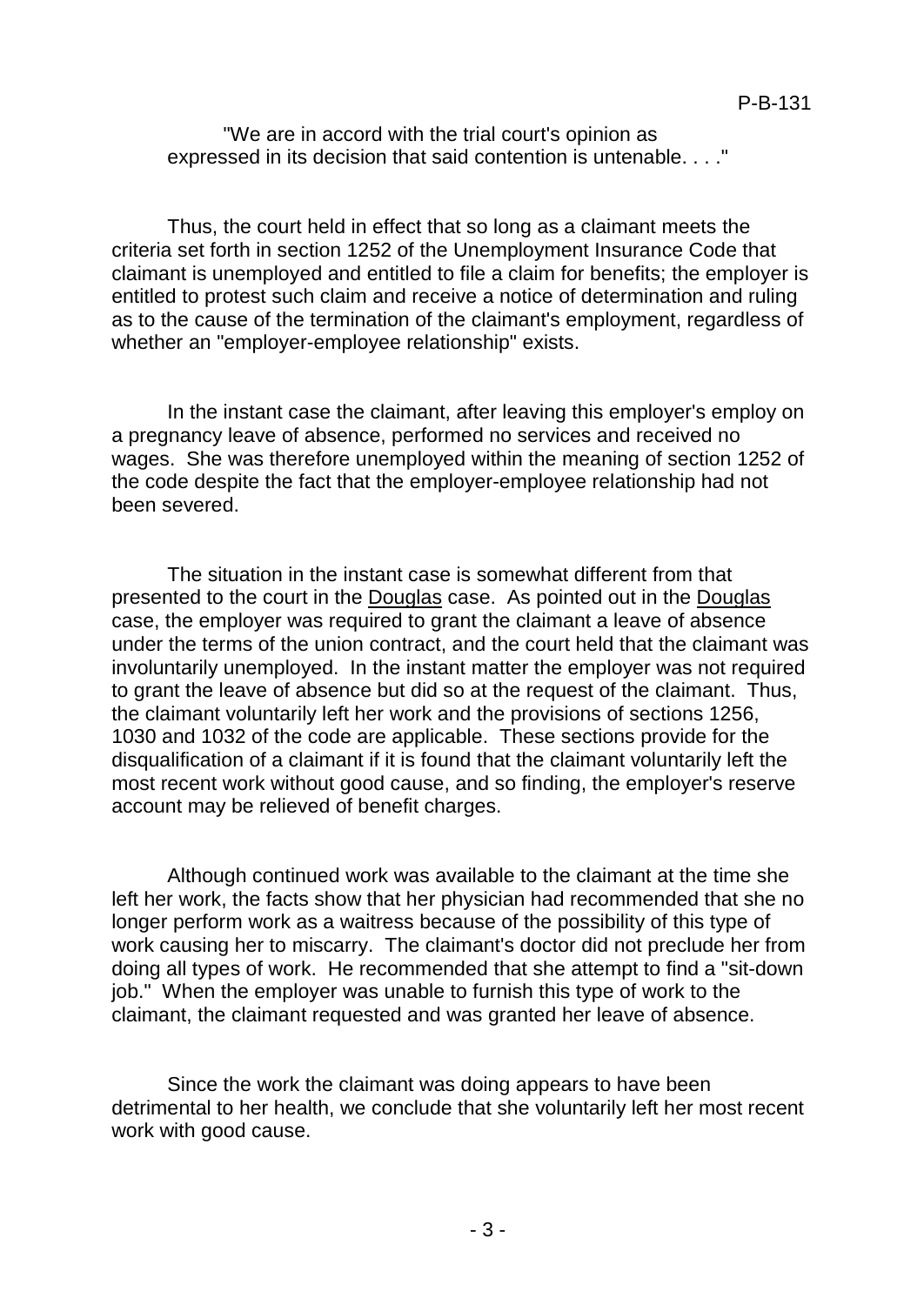As pointed out above, the employer contends that the claimant should be held ineligible under section 1264 of the code. This section of the code reads as follows:

"Notwithstanding any other provision of this division, an employee who leaves his or her employment to be married or to accompany his or her spouse to or join her or him at a place from which it is impractical to commute to such employment or whose marital or domestic duties cause him or her to resign from his or her employment shall not be eligible for unemployment insurance benefits for the duration of the ensuing period of unemployment and until he or she has secured bona fide employment subsequent to the date of such voluntary leaving . . . . The provisions of this section shall not be applicable if the individual at the time of such voluntary leaving was and at the time of filing a claim for benefits is the sole or major support of his or her family."

The question presented here is whether the claimant's pregnancy which caused her to leave her employment may be construed as "marital or domestic duties" within the meaning of section 1264 of the code.

Section 1264-1, Title 22, California Administrative Code, provides in pertinent part as follows:

"(a) 'Marital duties' include all those duties and responsibilities customarily associated with the married status.

"(b) 'Domestic duties' include those duties which relate to the health, care, or welfare of the family or household and other duties reasonably required for the comfort and convenience of the family or household."

A normal pregnancy is a natural condition leading to motherhood. The status of motherhood necessarily exists in connection with the household or family and is therefore a status which is clearly "domestic." Thus, since the claimant left her work because of a domestic duty, she is ineligible for benefits unless it is held that she did not "resign" from her employment. (Appeals Board Decision No. P-B-94)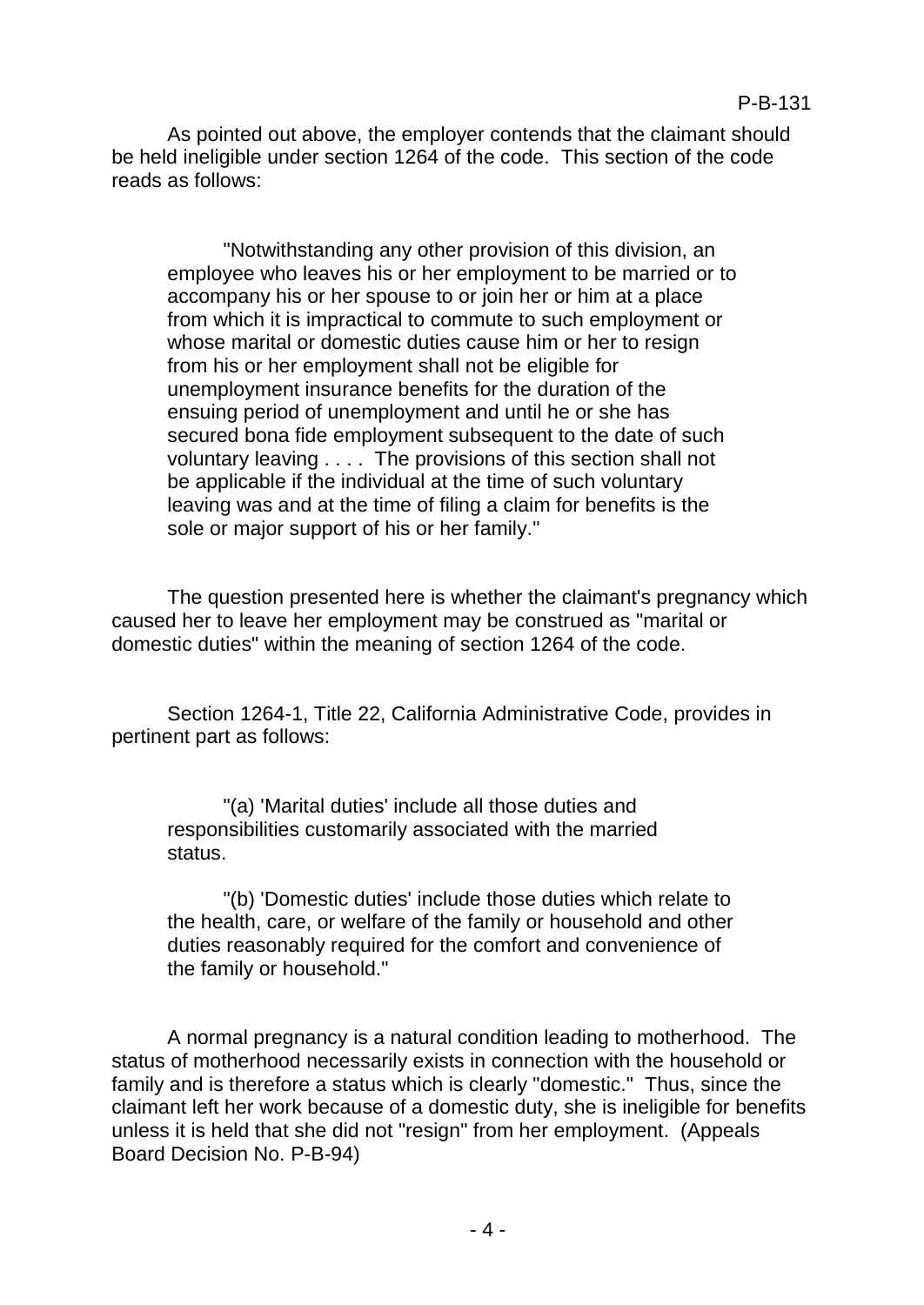The wording of section 1264 of the code is replete with ambiguity and we believe that the intent of the entire section should be reexamined. The legislature has used three different terms with respect to the claimant's method of separation from employment:

- 1. "who leaves his or her employment to be married"
- 2. "whose marital or domestic duties cause him or her to resign from his or her employment"
- 3. "The provisions of this section shall not be applicable if the individual at the time of such voluntary leaving"

In our opinion it is only reasonable to conclude that the legislature intended the above three phrases to be synonymous and that both of the first two phrases should be categorized as voluntary leavings of work. This conclusion is based on our belief that the legislature intended to deny benefits to those individuals, not the sole or major support of the family, whose unemployment was caused by any of the reasons enumerated in section 1264 of the code.

Thus, although the claimant in this case did not "resign" or give up her employment for all time, she did so for the period of her requested leave. Her unemployment was due to her pregnancy which we have concluded is a domestic duty. Hence, she is ineligible for benefits unless she was the sole or major support of the family both at the time of leaving work and at the time of filing the claim for benefits. However, on the basis of the record as it now stands, we cannot decide this issue and therefore the matter must be returned to the Department for a determination in regard to this question. The reasoning applied in Benefit Decision No. 6610 and others holding a claimant not subject to the provisions of section 1264 if the claimant did not completely sever the employment relationship is disaffirmed.

Finally, the issue of the claimant's eligibility for benefits under section 1253(c) of the code must be resolved. This code section provides that an unemployed individual is eligible for benefits in any week in which the individual is able to work and available for work. Since this claimant is unable, due to her physical condition, to perform the duties of her regular employment and since she has experience in no other occupation, it must be held that the claimant is neither able to work nor available for work.